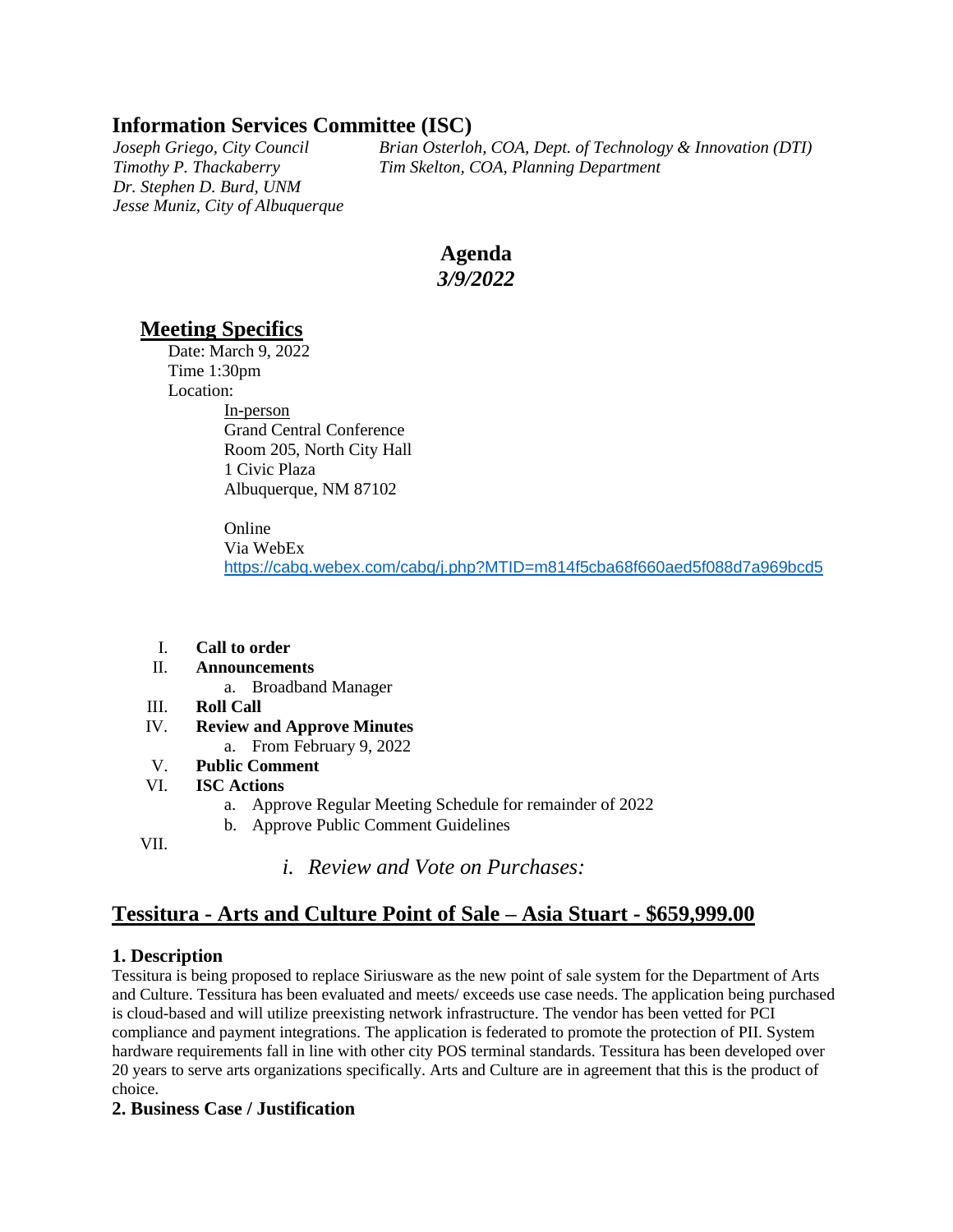Arts and Culture are utilizing an antiquated point of sale system. An RFP was released for the replacement and the responders were all deemed non-response. Resulting from that, we selected this application that fits/ meets all requirements of RFP and beyond.

### **3. Maintenance, Training and Other Associated Costs**

\$132,000 per year over 5 years - Arts and Culture has also put aside funds to support the purchase of hardware and upgrade any necessary infrastructure

#### **4. Impact to City / Dept Resources**

Treasury, DTI, Arts and Culture

# **Oracle Databases to Cloud – Mark Leech**

### • **Mythics - Oracle PAAS and IAAS Credits- \$200,000.00**

### **1. Description**

Credit usage to cover initial migration from Oracle Data Appliance to Oracle Cloud Infrastructure.

#### **2. Business Case / Justification**

The existing Oracle Data Appliance (ODA) is reaching the end of its useful life. In consultation with Oracle, DTI will be moving into the Oracle Cloud Infrastructure (OCI) instead of directly replacing the ODA. This request covers the services required to move core/critical databases and set up OCI infrastructure to meet the City's goals.

## **3. Maintenance, Training and Other Associated Costs**

n/a

### **4. Impact to City / Dept Resources**

n/a

• **OCI - Astute Professional/Technical - \$250,000.00**

#### **1. Description**

Professional/technical services required to migrate core databases from Oracle Data Appliance to Oracle Cloud Infrastructure.

## **2. Business Case / Justification**

The existing Oracle Data Appliance (ODA) is reaching the end of its useful life. In consultation with Oracle, DTI will be moving into the Oracle Cloud Infrastructure (OCI) instead of directly replacing the ODA. This request covers the services required to move core/critical databases and set up OCI infrastructure to meet the City's goals.

#### **3. Maintenance, Training and Other Associated Costs**

n/a

#### **4. Impact to City / Dept Resources**

n/a

## **VEEAM Backup System – Mark Leech - \$600,000.00**

### **1. Description**

Replace existing backup system with Veeam system.

#### **2. Business Case / Justification**

The current backup solution has reached its manufacturer's stated end of life. More importantly, the backup requirements of the City have now far outstripped the capabilities of the existing system in terms of technology, security, and process (e.g. ransomware detection). This project will: \* Replace the existing backup solution with a hybrid, cloud/dual on-premise solution (90 days on premise) \* Review and optimize City backup processes (e.g. make sure that the right data is being backed up with the correct frequency to the correct location) \*Allow the City to prepare for O365 document lifecycle management by providing for an initial max of 500 accounts \* Prepare the City to move all backups to the cloud within the next 5 yrs